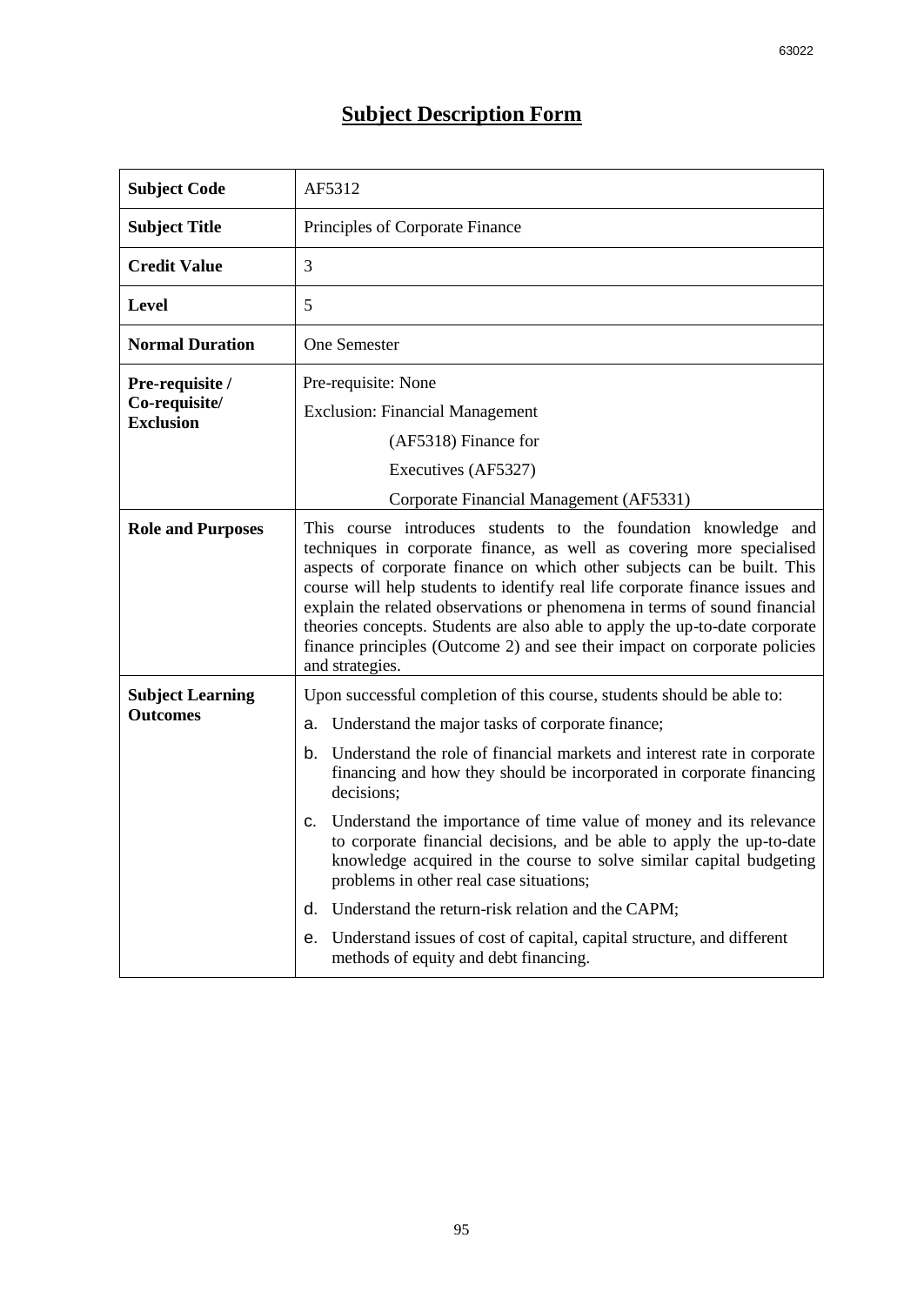| <b>Subject Synopsis/</b><br><b>Indicative Syllabus</b>                                                         | <b>Key Concepts of Corporate Finance</b><br>Corporate finance and the financial manager; goals of corporate<br>management; agency problem, corporate governance and control of the<br>corporation; value of the firm expressed as contingency claims; time value<br>of money and present value.<br><b>Valuation and Capital Budgeting</b><br>Evaluation of capital investment decisions using the net present value rule;<br>alternative rules for capital budgeting; Risk and return; the CAPM.<br><b>Market Efficiency and Behavioral Finance</b> |                   |              |              |                                                                   |              |                                      |  |
|----------------------------------------------------------------------------------------------------------------|-----------------------------------------------------------------------------------------------------------------------------------------------------------------------------------------------------------------------------------------------------------------------------------------------------------------------------------------------------------------------------------------------------------------------------------------------------------------------------------------------------------------------------------------------------|-------------------|--------------|--------------|-------------------------------------------------------------------|--------------|--------------------------------------|--|
|                                                                                                                | The efficient market hypothesis; behavioral finance; financial tsunami.<br><b>Capital Structure</b><br>Financial leverage and firm value; implications of Modigliani and Miller<br>propositions; capital structure and cost of capital; optimal capital structure;<br>limits to the use of debt; valuation and capital budgeting for the levered<br>firm.<br><b>Dividend Policy</b><br>Types of dividend; dividend policies; factors affecting dividend payout                                                                                      |                   |              |              |                                                                   |              |                                      |  |
|                                                                                                                | policy.<br><b>Long-term Equity and Debt Financing</b><br>Public issue; alternative issue methods; cash offer; announcement of new<br>equity and the value of the firm; cost of new issues; rights; the new-issue<br>puzzle; types of bonds; public issue of bonds; bond refunding; bond rating;<br>private placement of securities.                                                                                                                                                                                                                 |                   |              |              |                                                                   |              |                                      |  |
| <b>Teaching/Learning</b><br><b>Methodology</b>                                                                 | The subject is structured around lectures/seminars, supplemented by<br>exercises within and outside class. Participants are urged to prepare<br>themselves well for each class and to proactively interact with both the<br>instructor and other students. Students should read all relevant chapters a<br>few<br>times and try the practice questions at the end of each chapter. Problem<br>areas<br>should be clarified as early as possible.                                                                                                    |                   |              |              |                                                                   |              |                                      |  |
| <b>Assessment</b><br><b>Methods</b> in<br><b>Alignment with</b><br><b>Intended Learning</b><br><b>Outcomes</b> | Specific assessment<br>methods/tasks                                                                                                                                                                                                                                                                                                                                                                                                                                                                                                                | $\%$<br>weighting | a            | b            | Intended subject learning<br>tick as appropriate)<br>$\mathbf{C}$ | d            | outcomes to be assessed (Please<br>e |  |
|                                                                                                                | 1. Class<br>participation                                                                                                                                                                                                                                                                                                                                                                                                                                                                                                                           | 10%               | ✓            | ✓            | ✓                                                                 | $\checkmark$ | ✓                                    |  |
|                                                                                                                | 2. Homework                                                                                                                                                                                                                                                                                                                                                                                                                                                                                                                                         | 10%               | $\checkmark$ | $\checkmark$ | $\checkmark$                                                      | $\checkmark$ | ✓                                    |  |
|                                                                                                                | 3. Mid-term test                                                                                                                                                                                                                                                                                                                                                                                                                                                                                                                                    | 30%               | $\checkmark$ | ✓            | ✓                                                                 |              |                                      |  |
|                                                                                                                | 4. Final<br>examination                                                                                                                                                                                                                                                                                                                                                                                                                                                                                                                             | 50%               |              |              | ✓                                                                 | ✓            | ✓                                    |  |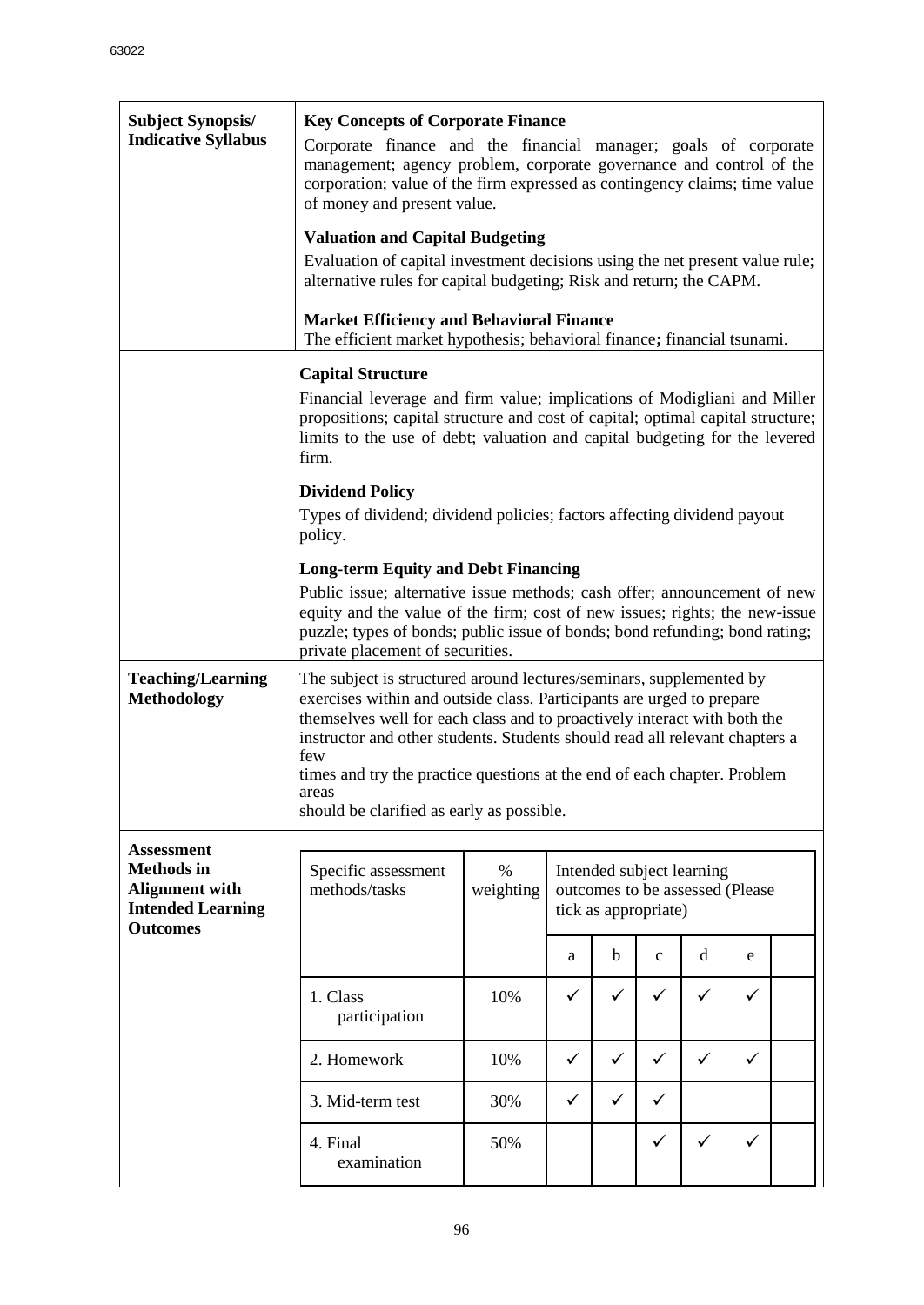| Total                                            | 100 % |                                                                                                                                      |
|--------------------------------------------------|-------|--------------------------------------------------------------------------------------------------------------------------------------|
|                                                  |       |                                                                                                                                      |
|                                                  |       |                                                                                                                                      |
|                                                  |       |                                                                                                                                      |
|                                                  |       |                                                                                                                                      |
|                                                  |       |                                                                                                                                      |
| the intended learning outcomes:                  |       | Explanation of the appropriateness of the assessment methods in assessing                                                            |
| classroom discussion.                            |       | Class participation–Students are required to actively participate in                                                                 |
| techniques learned in the class to the problems. |       | Homework assignments -By doing assignments at home, students are<br>required to think through the problems and to apply concepts and |
|                                                  |       | Mid-term test-A closed-book test with compulsory multiple choice                                                                     |

|                                                          | questions and short analytical questions. It covers the intended learning<br>outcomes $(a)$ , $(b)$ , and $(c)$ .                                                                                                                                                                                                        |          |  |  |
|----------------------------------------------------------|--------------------------------------------------------------------------------------------------------------------------------------------------------------------------------------------------------------------------------------------------------------------------------------------------------------------------|----------|--|--|
|                                                          | Final examination-3-hour closed book examination with compulsory<br>questions covering most of the intended learning outcomes.                                                                                                                                                                                           |          |  |  |
|                                                          | Note: To pass this subject, students are required to obtain Grade D or<br>above in BOTH the Continuous Assessment and Examination<br>components. In addition, the specific requirements on individual<br>assessment components discussed above could be adjusted based on the<br>pedagogical needs of subject lecturers. |          |  |  |
| <b>Student Study</b><br><b>Effort</b><br><b>Expected</b> | Class contact:                                                                                                                                                                                                                                                                                                           |          |  |  |
|                                                          | Lectures / Seminars<br>39Hrs.                                                                                                                                                                                                                                                                                            |          |  |  |
|                                                          | Other student study effort:                                                                                                                                                                                                                                                                                              |          |  |  |
|                                                          | On average, students are expected to spend about 39<br>hours for reading teaching materials and doing exercise<br>questions.                                                                                                                                                                                             | 39 Hrs.  |  |  |
|                                                          | On average students are expected to spend 36 hours for<br>٠<br>the group project discussion, presentation, and report<br>writing.                                                                                                                                                                                        | 36 Hrs.  |  |  |
|                                                          | Total student study effort                                                                                                                                                                                                                                                                                               | 114 Hrs. |  |  |